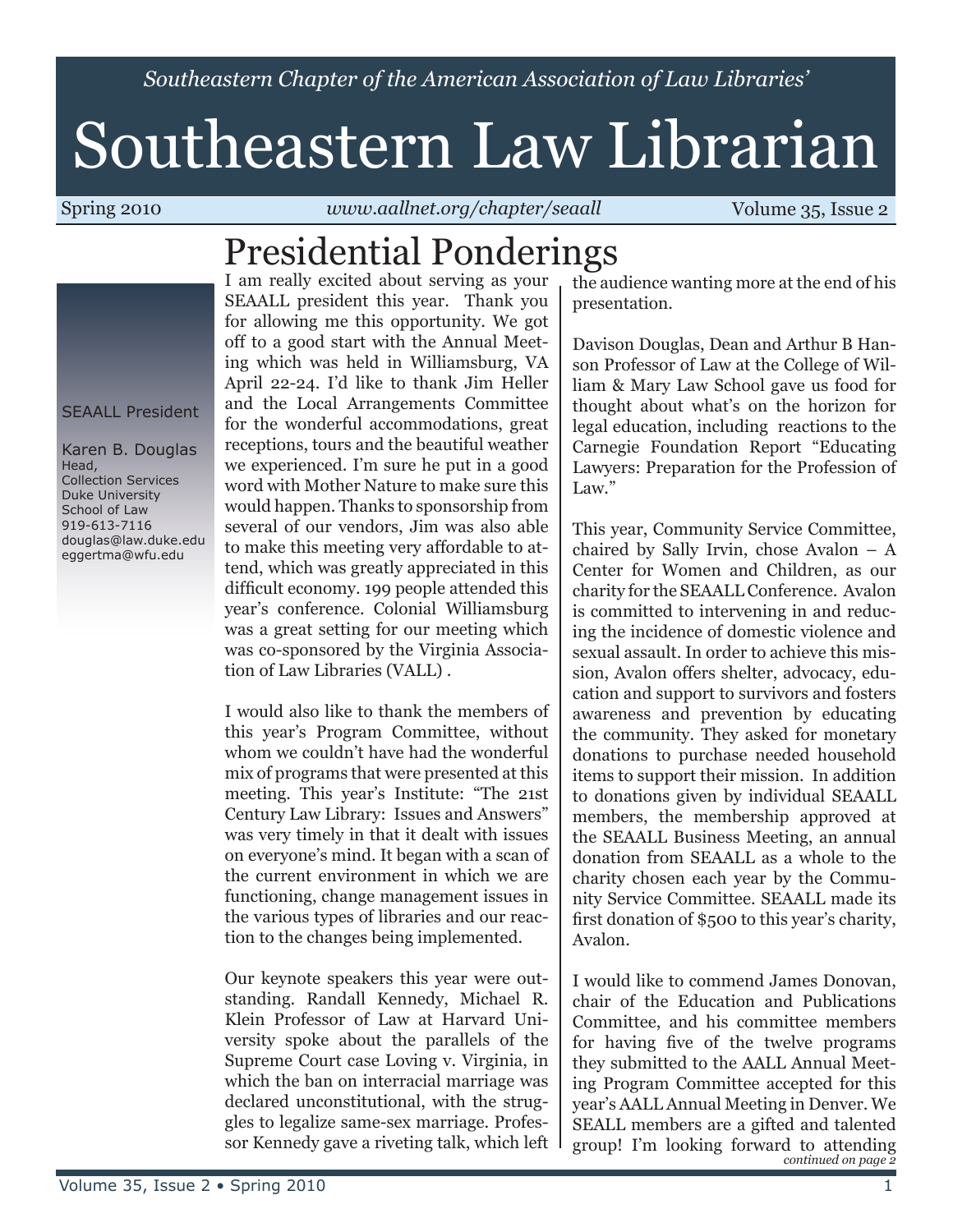these programs. I hope many of you will be able to join me in Denver as well.

I will be soliciting volunteers very soon to perform the work of SEAALL. We could not put on the wonderful Annual Meetings and other SEAALL activities without the help of volunteers like you. Please answer the call. Our success as an organization depends on it.

#### **SEAALL Briefs**

If you have information to share in the SEAALL Briefs section please contact Karin Den Bleyker, dbleyker@mc.edu.

#### **Contents**

| <b>Presidential Postings</b>                     | 1                       |
|--------------------------------------------------|-------------------------|
| <b>SEAALL Briefs Notice</b>                      | $\overline{\mathbf{2}}$ |
| <b>SEAALL 2011 in Columbia</b>                   | 3                       |
| <b>Calendar of Events</b>                        | 5                       |
| <b>Placement Committee Report</b>                | 5                       |
| <b>Get Involved: An Editors Note</b>             | 6                       |
| <b>Membership Committee Report</b>               | $\overline{\mathbf{z}}$ |
| <b>Scholarship Committee Report</b>              | $\overline{\mathbf{z}}$ |
| <b>SEAALL Officers 2010-2011</b>                 | 8                       |
| <b>Education Committee Report</b>                | 9                       |
| <b>SEAALL Financial Report</b>                   | 10                      |
| <b>Minutes of SEAALL Executive Board Meeting</b> | 11                      |
| <b>AALL News &amp; Announcements</b>             | 12                      |
|                                                  |                         |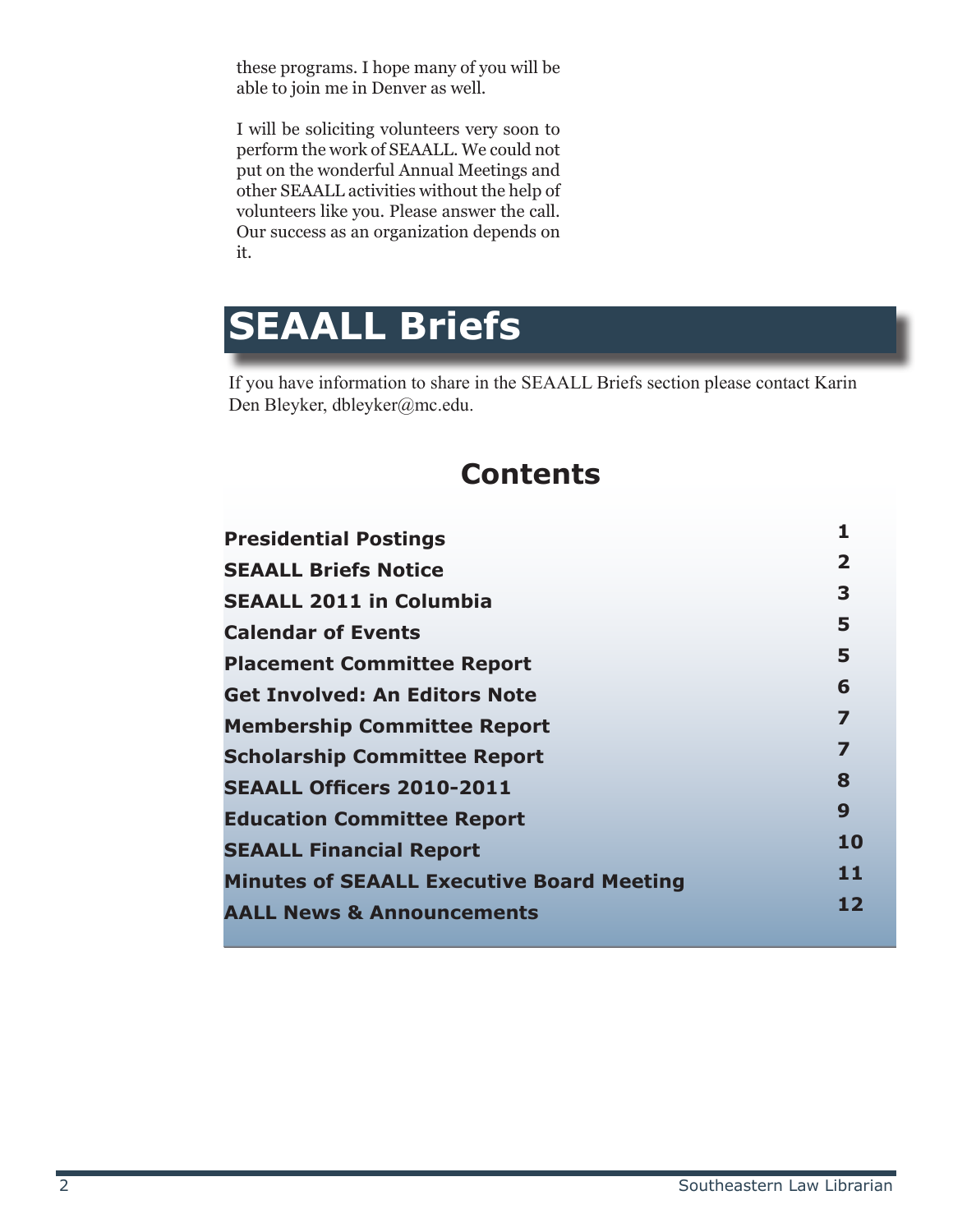## **SEAALL 2011 in Columbia**

Ok, so maybe we're not known for being quite as hip as Athens or as historic as Williamsburg, but you will be surprised by all that the 2011 SEAALL Annual meeting host city has to offer. Centrally-located and easily-accessible, Columbia, SC, will amaze you with its wealth of attractions, while boasting far more affordable prices than other tourist destinations.

We are excited to announce that the new Hilton in the Vista will be the conference hotel. Located in the heart of our dining/entertainment district and across the street from the Convention Center, it has the dual advantages of being both a beautiful hotel and in a prime location. Galleries, bistros, fine and casual dining, as well as a wide array of nightlife are all within walking distance.



The hotel is also a short walk from the State Capital, whose historic grounds host much of interest to history buffs (you can still see where Sherman's cannonballs struck the statehouse facade); the State Museum, which was voted one of the three top museums by readers of Southern Living magazine (along with the High Museum in Atlanta and the Smithsonian Institution); the elaborate parks and pathways of the Riverwalk, with its winding trails providing picturesque views of the Congaree, Broad and Saluda Rivers; the Columbia Museum of Art, where you might catch a glimpse of a Botticelli or a Monet; as well as many historic homes and buildings, including several on the campus of one of the South's oldest institutions of higher learning, the University of South Carolina. And don't miss the chance to check out the innovative architecture of the downtown-branch of the Richland County Public Library, an award-winning 4-story facility that attracts visitors from around the country to view its unique design (and featuring the only licensed mural of Maurice Sendak's Where the Wild Things Are).

continued on page 4

Columbia Local **Arrangements Committee** 

Melanie DuBard

Nelson Mullins Riley & **Scarborough**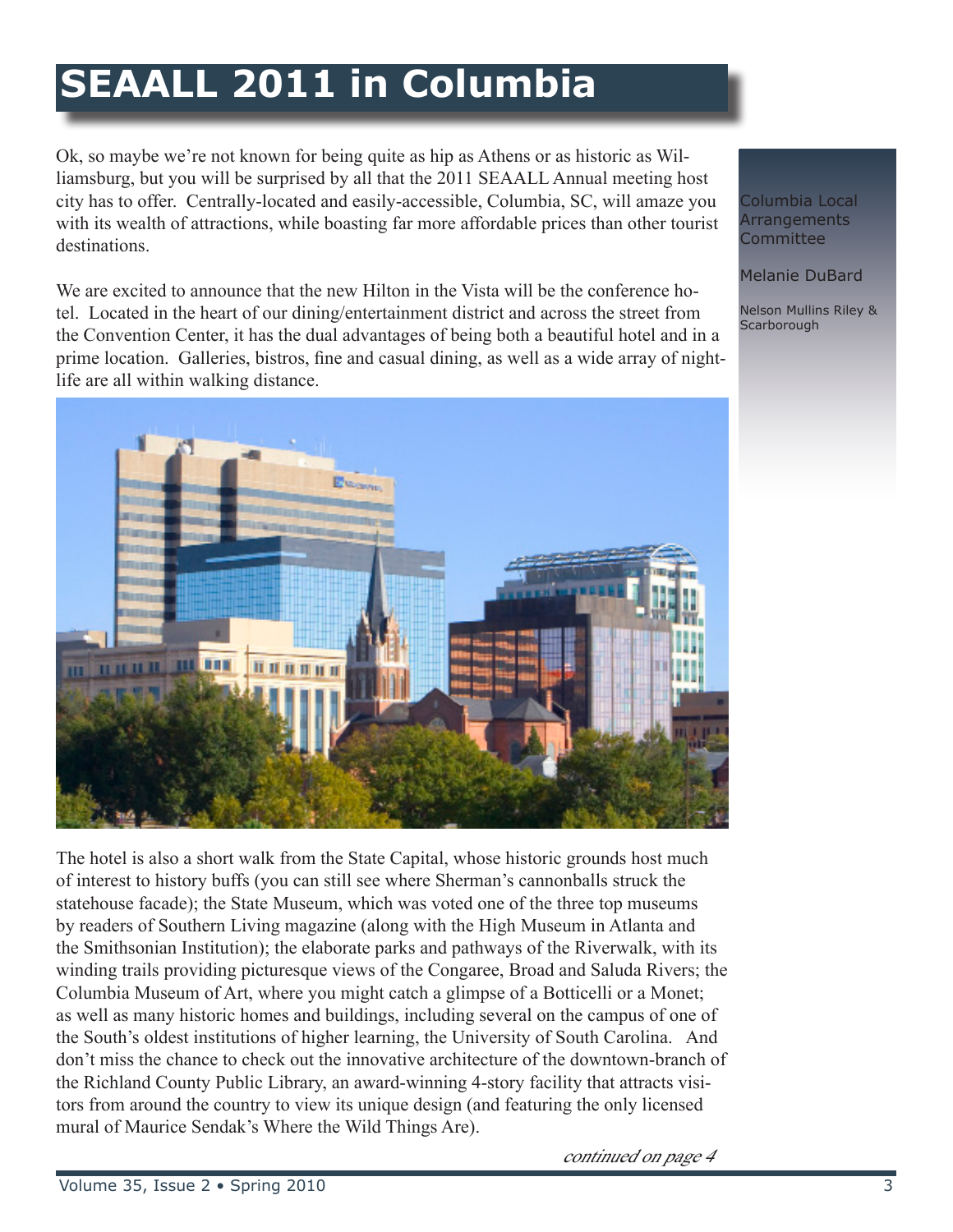A bit further out you can investigate one of the best zoos and botanical gardens in the country, Riverbanks Zoo, named one the top 10 zoos in the nation. Or take a canoe tour through one the largest old-growth forest on the continent, the Congaree National Park. Or just meander through our many antique shops, where savvy shoppers can pick up rare finds at great prices.

For a complete list of attractions, check out the Columbia Visitors Bureau website at http://www.columbiacvb.com/attractions/.

April couldn't be a better time to visit our city - we have several world-class festivals that occur that month: A(ugusta) Baker's Dozen, our annual story-telling festival that attracts some of the biggest names in storytelling; Indie Grits Film Festival, a five-day celebration of local & regional independent film; and Artista Vista/State Museums' Congaree Art Festival, which combines one of the largest showing of South Carolina artists work with a premier gallery crawl.

While in the area, be sure to take a few extra days and make a short trip (apx. 2 hr. drive) to historic Charleston or lively Myrtle Beach, or any of the other amazing beaches on South Carolina's coast. You'll discover why our coast is one the most popular vacation spots on the east coast.



We look forward to seeing you in 2011!



(All photos courtesy Columbia Visitors Bureau)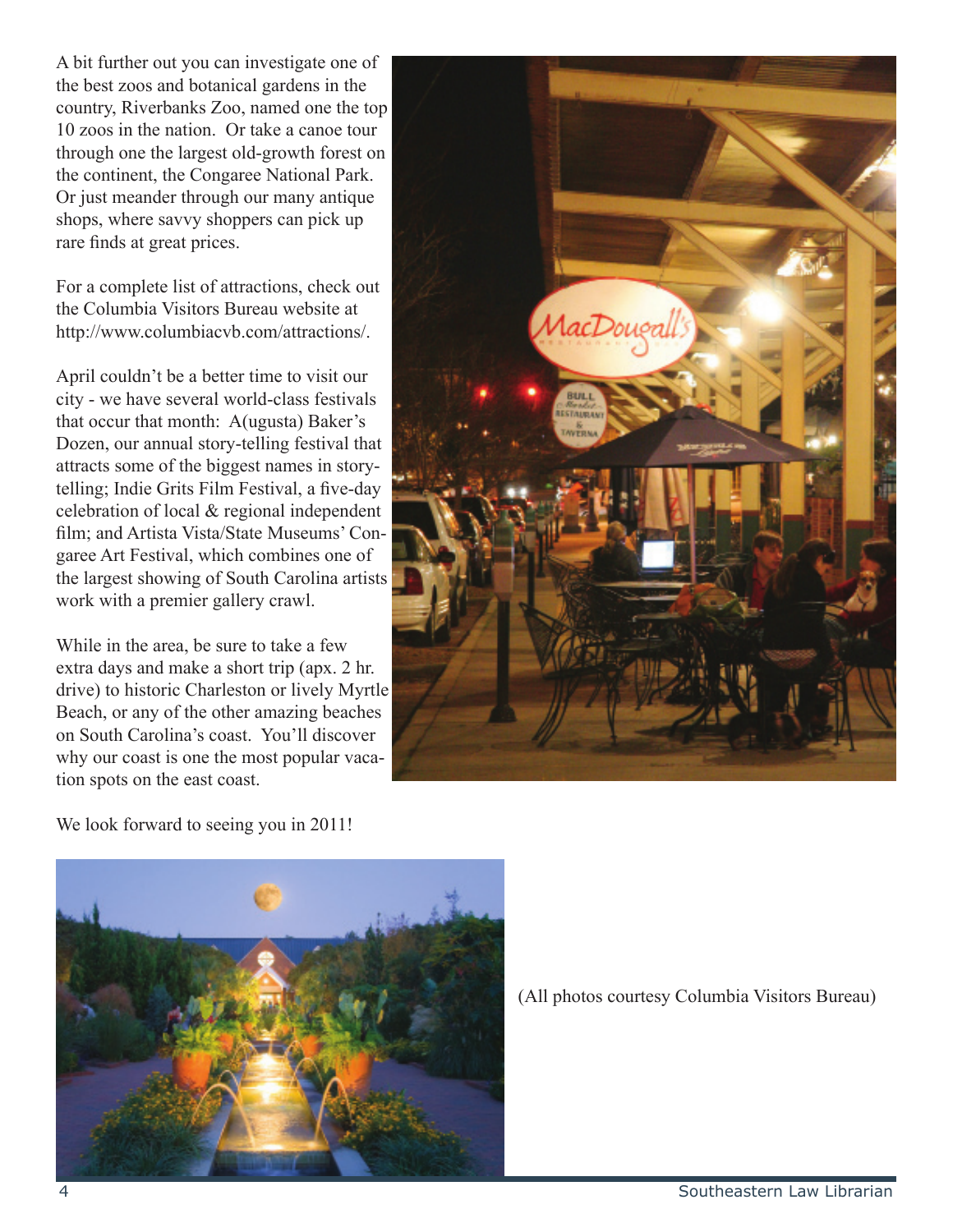### **SEAALL Calendar of Events**

#### April/May

All appropriate records are conveyed to new officers and committee chairs within one month of leaving office but no later than May 15.

#### May

Southeastern Law Librarian delivered. Life membership nominations due by May 15.

July

Southeastern Law Librarian deadline [July 31]. Chapter membership year begins Annual chapter business meeting held during AALL annual convention. Executive Committee meets prior to Chapter Business Meeting. Quarterly financial report prepared by Treasurer. Lucille Elliott Scholarships funding established by Executive Committee by July 31.

August Southeastern Law Librarian delivered. Members who have not paid dues removed from membership roster. September

Budget for annual chapter meeting and educational institute prepared by Local Arrangements Committee and Program Committee.

#### **Placement Committee Report**

The Placement Committee recognized the importance of the need to have a chair of the committee and jobs continued to be posted on the SEAALL Jobs site, through Robb Farmer (former Chair) or member Christine Sellers. Fifteen jobs and three resumes were available for review. Several informal interviews took place nearby, and introductory conversations were held off and on throughout most of the conference. As of April 19, 2010 34 jobs were posted and a request was made by Jack Bissett to remove those over a year old or filled. Additionally, a few new positions have been added. It was noted that automatic removal of postings, as may have been done in the past, could be useful, to help keep the site current.

Placement Committee Members are: Denise Gibson (2010), Michelle Cosby (2010), Trina Holloway (2010), Jack Bissett (2011), Christine Sellers (2011)

The committee especially sends thanks to the Committee members; to Ryan Valentin, for cooperation and assistance in posting and maintaining job listings; and to Robb Farmer, former chair.

The Committee asks for feedback on the following: is the Placement operation effective? How could it be more helpful? Would a resume clearinghouse be useful?

May - Aug. Events

For a complete annual listing see:

http://www.aallnet.org/ chapter/seaall/calendar. htm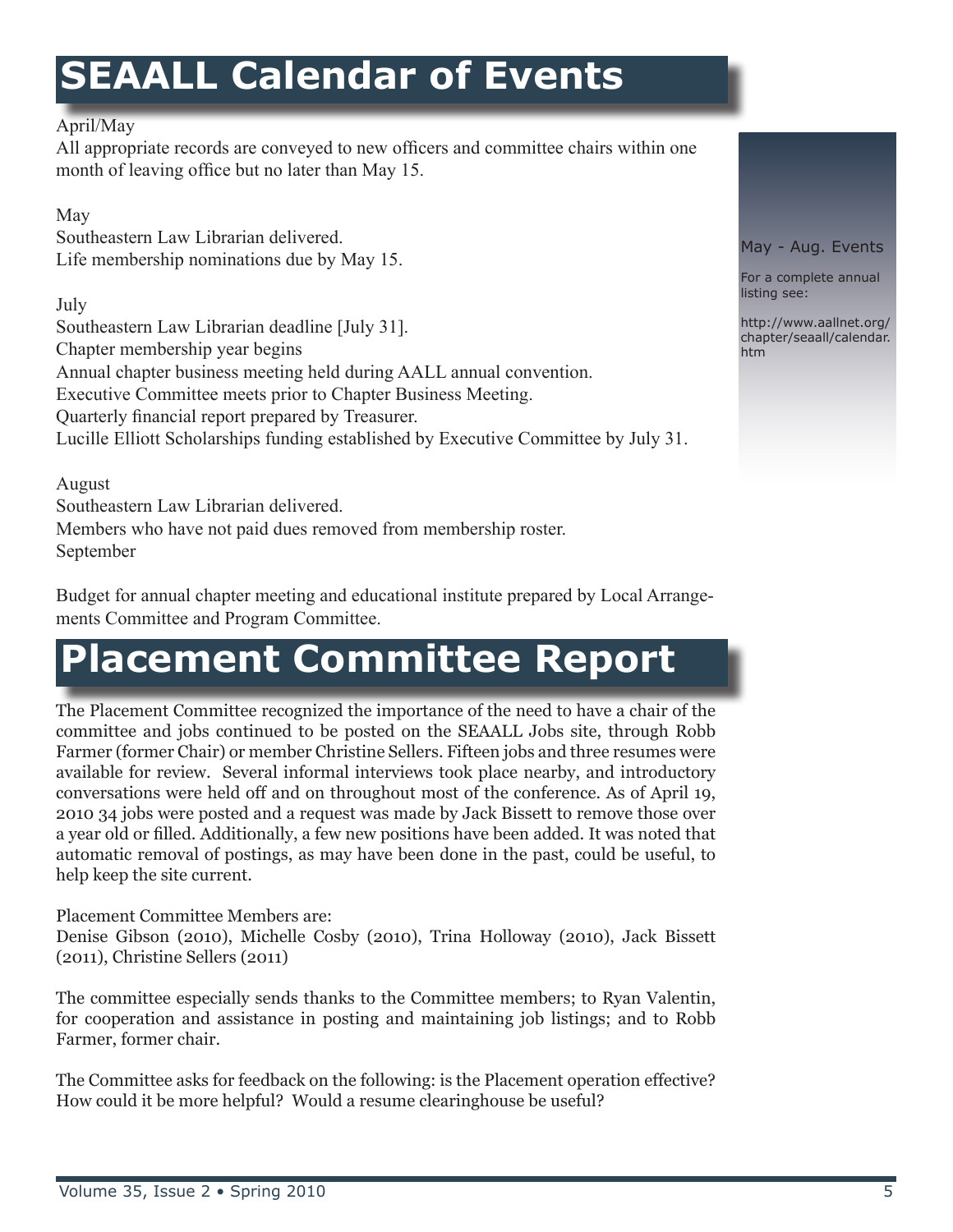#### **Get Involved: An Editors Note**

In my early years of law librarianship I will admit that I was not the most outgoing and active member of SEAALL or AALL and while I have been lucky to be able to attend several of the conferences in this time I do not think I really received what I could have out of them. This gets me to my point of what I have learned, GET INVOLVED.

Involvement can take many different forms ranging from joining a committee (this is my first) to just hanging out with other librarians beyond the 4 walls of the conference. I feel that going to dinner with colleagues and even being part of the group evacuated in Williamsburg because of the Jim Heller band's hot playing is very beneficial to our growth as law librarians both professionally and personally.

I also want to thank the holdover members of the Newsletter Committee (Ismael Gullon, Renee Weatherholt and Charlene Cain) for helping me get this first edition of my tenure off the ground, they did great work in trying to gather resources. I also want to thank Elizabeth Farrell and Carolyn Santanella for helping make this a smooth transition.

Finally, I want to thank my colleague Karin Den Bleyker, a long-time SEAALL member, for both helping mentor me in the library and being a faithful proofreader and advisor for both this Newsletter and several of my other projects.

The Southeastern Law Librarian (ISSN 0272-7560) is the official publication of the Southeastern Chapter of the American Association of Law Libraries. It is published quarterly and is distributed free to all SEAALL members. Editorial comments or submissions should be sent to:

Brian C. Barnes Research, Instructional Services, and Circulation Librarian Mississippi College School of Law 151 E. Griffith St., Jackson, MS 39201 Barnes01@mc.edu

Submissions may be sent in hardcopy or electronic format. Direct transmission via electronic mail is preferred, but all standard size diskettes are acceptable, if delivered in Word, or plain ASCII format.

Newsletter Deadlines are: Spring May 15, 2010 Summer July 31, 2010 Fall November 30, 2010 Winter January 31, 2011

The opinions in the columns are those of the authors and do not necessarily represent those of SEAALL. The Southeastern Law Librarian is not copyrighted; however, permission should be sought from the authors and credit given when quoting or photocopying materials from the publication.

SEAALL Newsletter Editor

Brian C. Barnes Research, Instructional Services, & Circulation Librarian Mississippi College School of Law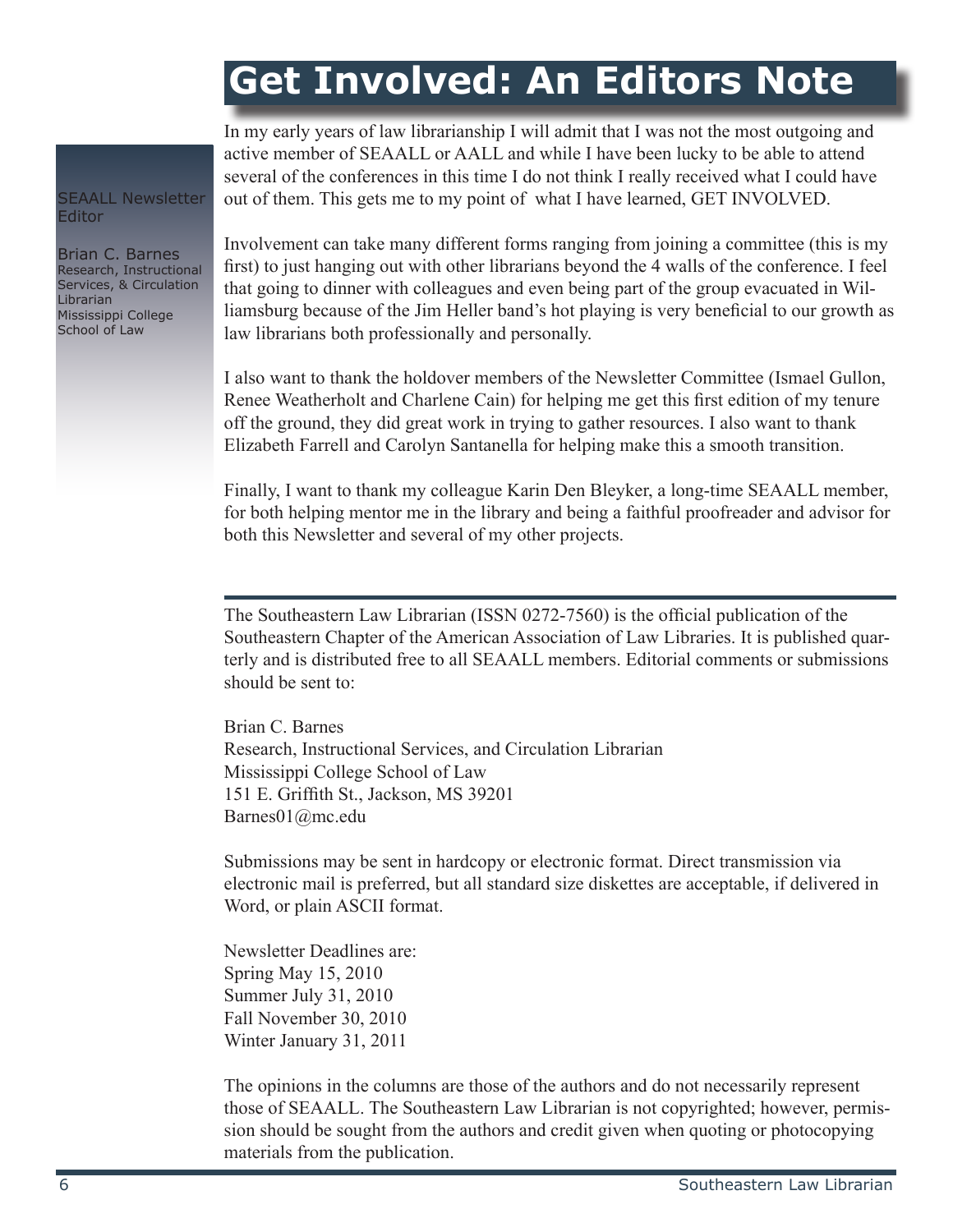#### **Membership Committee Report**

This year (as of early April) the Membership Committee welcomed 55 new members!

Dee Wood has asked that everyone please check their entry to make sure it is correct. The Chapter brochure is being updated to reflect the new officers, payment address, and to alert new members of future meetings.

We will have a table for the meeting in Denver. Please sign up to help "man" the table. An email was recently sent out for times/dates sign-up. Stop by the Activities Area to see the SEAALL photo album and fun give-a-ways, and feel free to take membership brochures for anyone you know who might be interested in joining. The more members, the more we can accomplish!

I would like to take this opportunity to Thank! Dee Wood, my co-worker and SEAALL Treasurer, for valiantly cleaning up the SEAALL Membership list. It will make it so much easier for all of us in the future.

Membership Committee Members are: Karen Nuckolls, Chair; Reba Best, Maureen Cahill, Edward T. Hart, Billie Jo Kaufmann, Cathy Wagar

### **Scholarship Committee Report**

Over the course of the year, the SEAALL Scholarship Committee provided the following grants and scholarships to SEAALL members: Library School scholarship, the Lucile Elliott scholarship, the AALL Annual Meeting and CONELL Meeting grants and the privately funded Katherine Mattox Scholarship. In all, the SEAALL Scholarship Committee had the honor of awarding \$13,000 during the year. I want to thank everyone who took the time to apply for a scholarship this year and the members of the committee for all of their work this year.

The 2009-2010 grants and scholarship recipients are:

Library School scholarships Gregory Stoner, Lisa Watson and Nyahaley Labor

Lucile Elliot scholarships Amy Osborne, Jillian Williams, Linda Tesar, Maureen Eggert and Justine Roach

Katherine Mattox Scholarships Mary Susan Lucas, Trina Holloway and James Donovan

Recipient of the CONELL Grant - Louis Rosen

Recipient of the AALL Grant - Anne Burnett

continued on page 9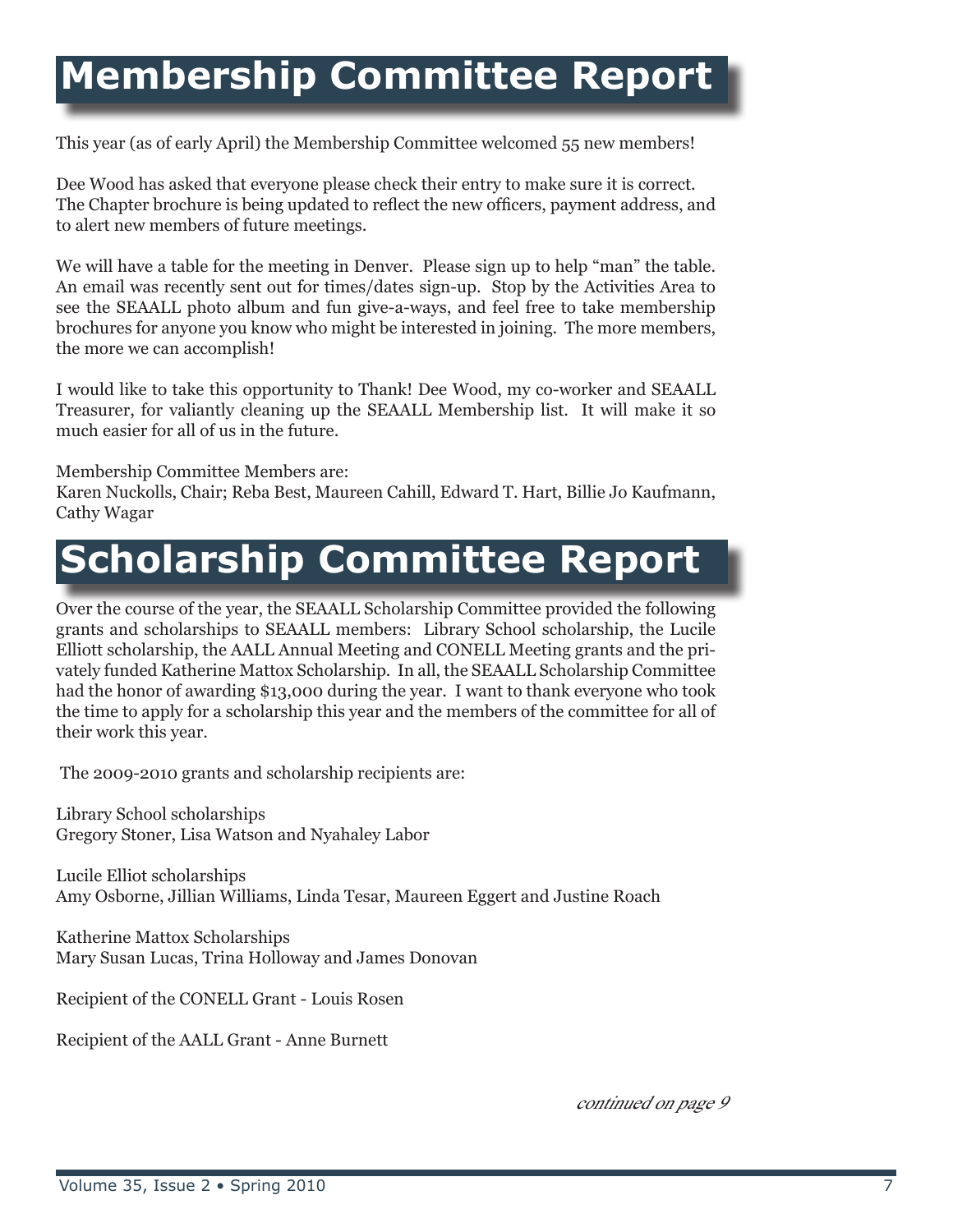# **SEAALL Officers 2010 - 2011**

| President<br>Karen B.Douglas<br>Head, Collection Services<br>Duke University School of Law<br>Goodson Law Library                                                                | Box 90361<br>Durham, NC 27708-0361<br>Phone: 919-613-7116<br>Fax: 919-613-7237<br>Email: douglas@law.duke.edu                                          |
|----------------------------------------------------------------------------------------------------------------------------------------------------------------------------------|--------------------------------------------------------------------------------------------------------------------------------------------------------|
| Vice-President/President Elect<br>Carol Watson<br>Associate Director for Information Technology<br>University of Georgia<br>Alexander Campbell King Law Library<br>School of Law | Athens, GA 30602-6018<br>Phone: 706-542-7365<br>Fax: 706-542-5001<br>Email: cwatson@uga.edu                                                            |
| Sally A. Irvin<br>Associate Director of Educational Technology<br>& Adjunct Professor of Law<br>Wake Forest University<br>Professional Center Library                            | P.O. Box 7206 Reynolds Station<br>Rm. 2209<br>Winston-Salem, NC 27109<br>Phone: 336-758-5442<br>Fax: 336-758-6077<br>Email: irvinsa@wfu.edu            |
| Treasurer<br>Dee Wood<br>Government Documents Librarian<br>University of Kentucky Law Library                                                                                    | 620 South Limestone Street<br>Lexington, KY 40506<br>Phone: 859/257-2925<br>Fax: 859/323-4906<br>Email: owood@email.uky.edu                            |
| <b>Immediate Past President</b><br>Maureen A. Eggert<br>Assoc. Director for Research & Instruction<br><b>Wake Forest University</b><br>Professional Center Library               | P.O. Box 7206 Reynolda Station<br>Winston-Salem, NC 27109<br>Phone: (336) 758-5072<br>Fax: (336) 758-6077<br>Email: eggertma@wfu.edu                   |
| Member at Large (2009-2011)<br>Sarah K.C. Mauldin<br>Head Librarian<br>Smith, Gambrell, & Russell, LLP                                                                           | 1230 Peachtree Street, N.E.<br>Promenade II, Suite 3100<br>Atlanta, GA 30309<br>Phone: 404.815.3538<br>Fax: 404.685.6838<br>Email: smauldin@sgrlaw.com |
| Member at Large (2010-2012)<br>Francis X. Norton, Jr.<br>Reference Librarian and Associate Professor<br>Loyola University New Orleans<br>College of Law Library                  | 7214 Saint Charles Avenue<br>Campus Box 903<br>New Orleans, LA 70118-3538<br>Phone: 504-861-5548<br>Fax: 504-861-5895<br>Email: fxnorton@loyno.edu     |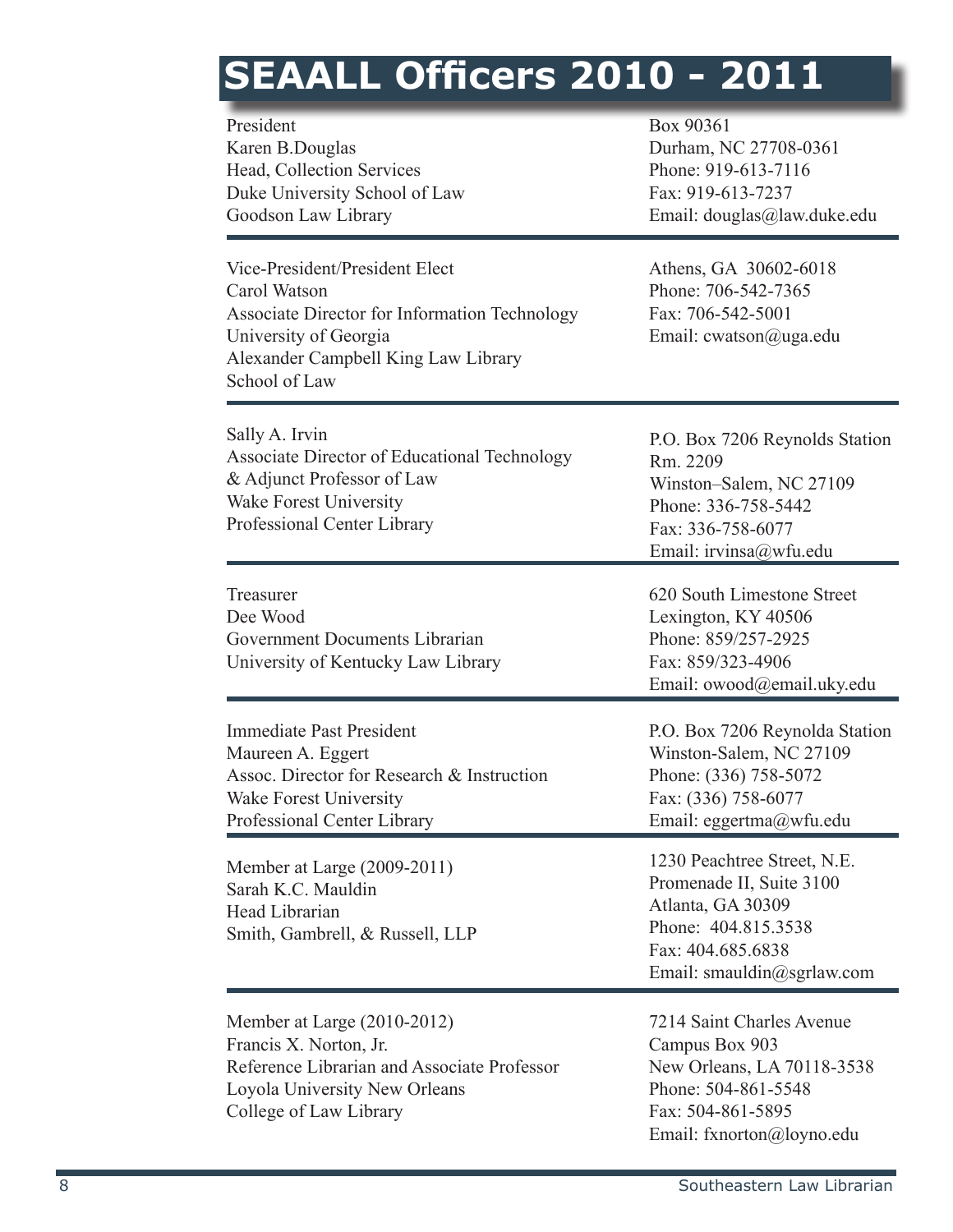#### **Education Committee Report**

This year's Education and Publications Committee continued the tradition of sending excellent program proposals to the AALL Annual Meeting Planning Committee. Thirteen proposals were submitted with SEAALL listed as chapter sponsor, five of which were accepted. This may be a record! SEAALL members going to Denver should make special effort to attend these programs, and show their support for fellow SEAALL members:

B6: Library Videos: Getting Blockbuster Quality on the Indie Budget (Proposed by: Jennifer Behrens, Duke University). Sunday, July 11, 2010; 3:00 PM - 4:00 PM; CCC-Room 605-607

E1: Using Pecha Kucha to Enhance Your Presentations (Proposed by: Carol Watson, UGA). Monday, July 12, 2010; 10:00 AM - 10:30 AM; CCC-Room 102-106

H5: The Phoenix Factor: Rising from the Ashes of Aggravation to Create Opportunity (Proposed by: Rebekah Maxwell, USC). Tuesday, July 13, 2010; 9:00 AM - 10:30 AM; CCC-Room 601-603

J6: Tax Research 101 (Proposed by: Erica Beck, Thomson Reuters). Tuesday, July 13, 2010; 2:15 PM - 3:15 PM; CCC-Room 605-607

K4: Facilitation: The Secret to Successful Meetings (Proposed by: Carol Watson, UGA). Tuesday, July 13, 2010; 3:30 PM - 4:00 PM; CCC-Room 205-207

The Committee has a second charge, to develop publications for the benefit of the Chapter's members. This year, we sought to update the research guides and pathfinders link on the SEAALL homepage. Look for this link to appear soon! If you think of any publications (print or electronic) you believe it would be useful for the Committee to undertake in the future, please share your ideas with a committee member!

#### **Scholarship Committee Report**

cont'd

Members of the 2009-2010 SEAALL Scholarship Committee Chair-Kathleen (Katie) Brown Lorelle Anderson (2010) Masako Patrum (2010) Sally Irvin (2011) Carol Avery Nicholson (2011) Colleen Manning (2011) Ronald Wheeler (2011)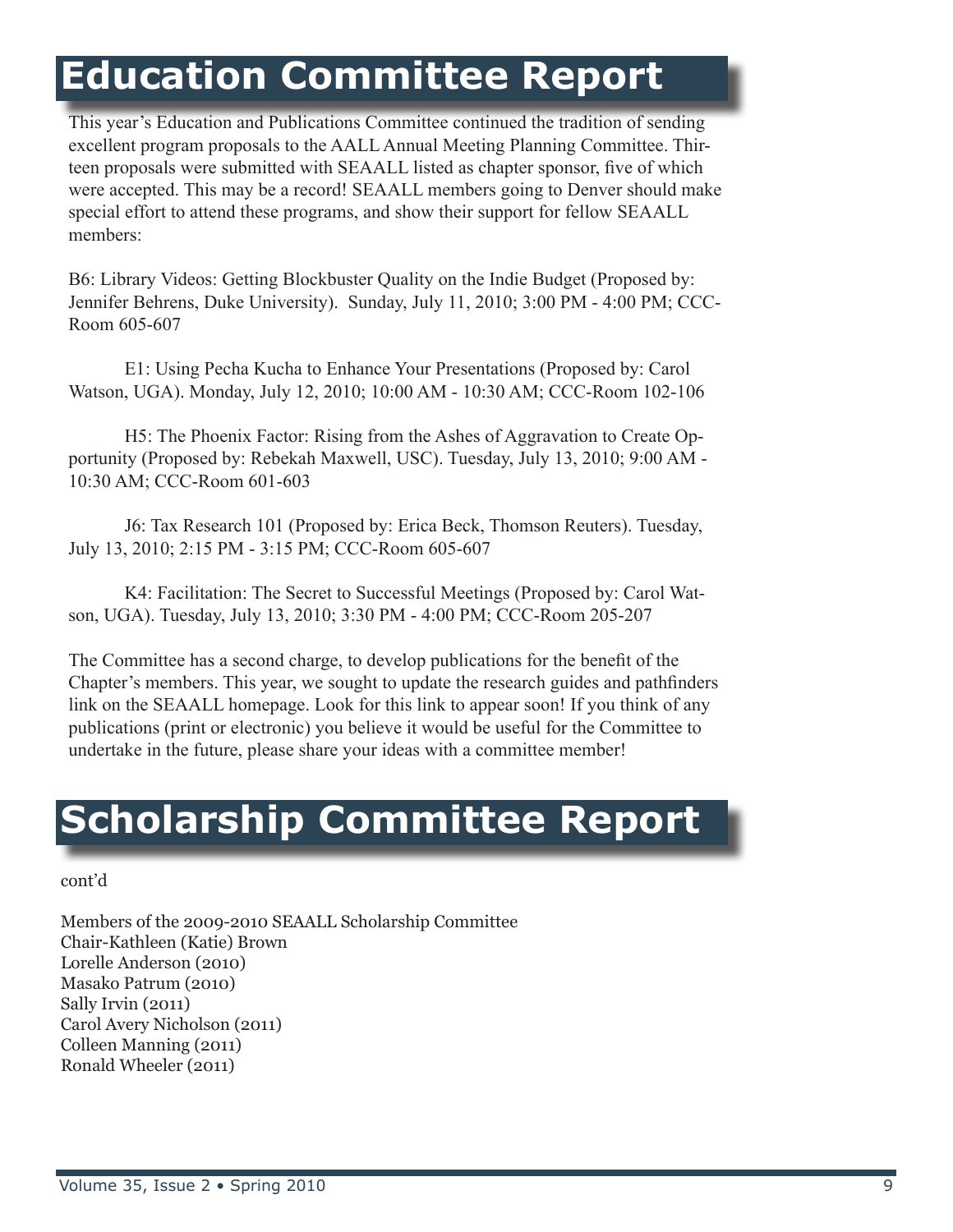#### SEAALL Financial Report

July 18, 2009 - April 21, 2010

| <b>OPENING WORKING BALANCE</b>                            |           |            | \$68, 212.85 |
|-----------------------------------------------------------|-----------|------------|--------------|
| <b>INCOME</b>                                             |           |            |              |
| <b>MEMBERSHIP DUES</b>                                    | 7,810.00  |            |              |
| <b>SEAALL 2010 ANNUAL MEETING</b>                         | 40,713.00 |            |              |
| <b>TOTAL INCOME</b>                                       | 48,523.00 |            |              |
| TOTAL WORKING BALANCE                                     |           | 116,735.85 |              |
| <b>EXPENSES</b>                                           |           |            |              |
| <b>SEAALL 2009 MEETING</b>                                |           | 1, 263.46  |              |
| Reimbursements                                            | 1,263.46  |            |              |
| <b>SCHOLARSHIPS AND GRANTS</b>                            |           | 13,000.00  |              |
| <b>AALL Scholarship</b>                                   | 540.00    |            |              |
| <b>CONELL Grant</b>                                       | 410.00    |            |              |
| Lucile Elliott                                            | 3,050.00  |            |              |
| Mattox Scholarship                                        | 3,000.00  |            |              |
| Student Scholarship                                       | 6,000.00  |            |              |
| <b>SEAALL 2010 ANNUAL MEETING</b>                         |           | 2,500.00   |              |
| Honoraria                                                 | 2,500.00  |            |              |
| <b>SEAALL 2010 ELECTION</b><br><b>Online Election Fee</b> | 362.40    | 362.40     |              |
|                                                           |           |            |              |
| <b>TOTAL EXPENSES</b>                                     |           | 17, 125.86 |              |
| <b>CLOSING WORKING BALANCE</b>                            |           |            | 99,609.99    |
| <b>INVESTMENTS AS OF APRIL 21, 2010</b>                   |           | 10,312.76  |              |
| American Founders Bank, Inc. CD                           | 3,925.00  |            |              |
| Fidelity                                                  | 6,387.76  |            |              |
| <b>TOTAL ASSETS</b>                                       |           |            | 109,922.75   |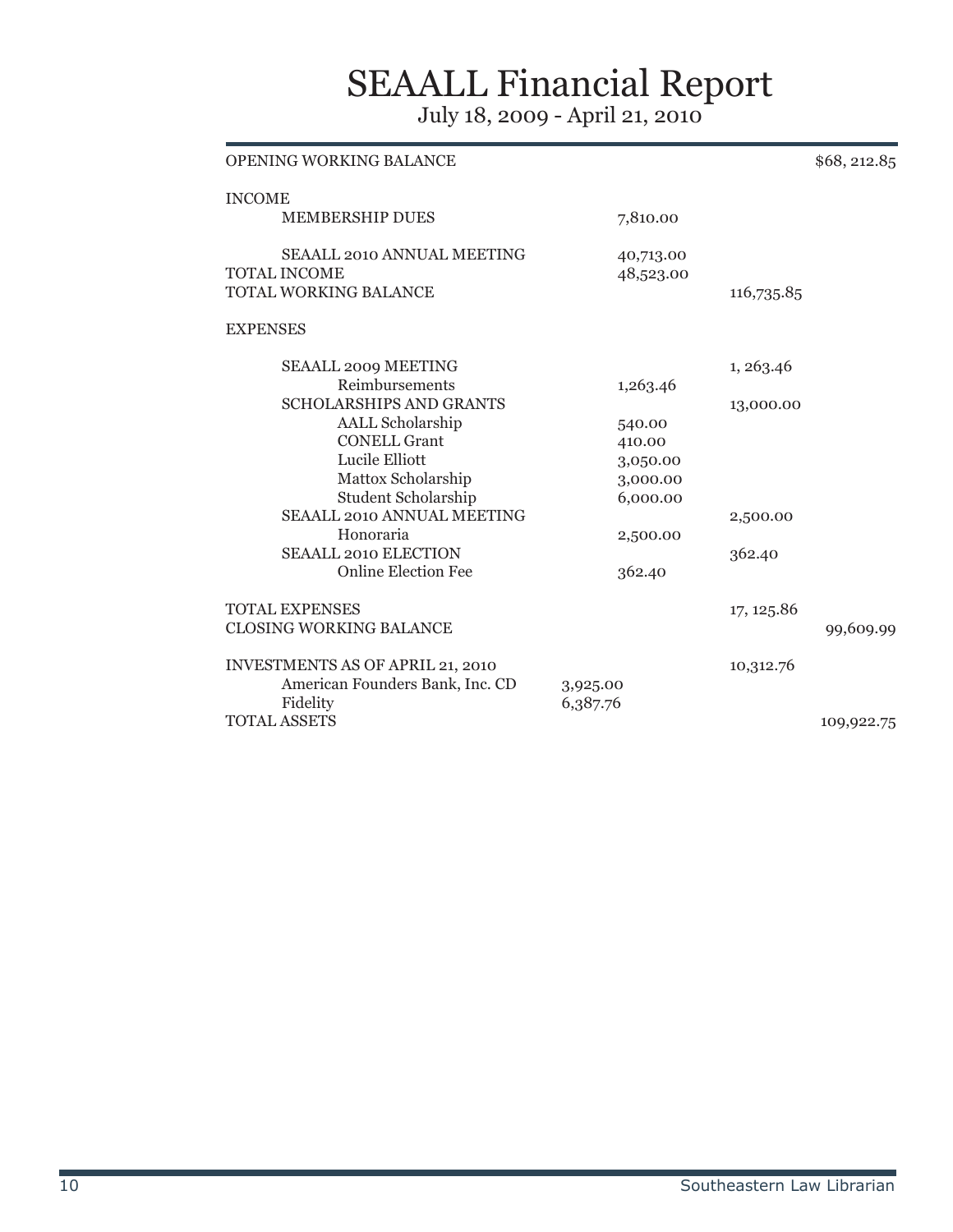#### Minutes of the SEAALL Executive Board Annual Meeting in Wiliamsburg, VA - April 22, 2010

Present were Maureen Eggert, Karen Douglas, Amy Osborne, Fran Norton, Sally Irvin, Rebekah Maxwell, and Dee Wood.

1. The Board discussed funding for scholarships for the current year and for the future. Maureen will contact the donor of the Maddox Scholarship to facilitate this year's donation.

2. Dee reported that she had closed out the Bank of America CD. She suggested that the Board consider the utility of having a CD, as it costs more to transfer it from bank to bank every two years (when the treasurer changes) than it earns in interest. After discussion, Amy moved that the Board keep the CD funds in a checking account for the present and reconsider investment options when the market improves. The motion was seconded and passed.

3. The Board discussed participation by the organization at large in the support of the annual designated charity. The Board was in favor of organizational support of the designated charity. Sally moved that the Board bring the following proposal to the membership at the business meeting: Each year the Board will examine the SEAALL finances and make a recommendation for a donation amount based on our solvency for that year. The motion was seconded and passed.

4. The Board discussed location planning for future meetings beyond 2011. Amy planned to double-check before the business meeting, but recalled that she'd had interest expressed by Stetson and by Puerto Rico. Sally expressed concern that the current economic climate might prevent members from attending a meeting in Puerto Rico, and the Board discussed the potential obligation of the organization to keep meetings affordable. Maureen moved that the Board present the issue to the membership at the business meeting. The motion was seconded and passed.

5. Dee reported that she has re-created the membership directory, independently of the database that Ken Hirsh maintained on a SEAALL-funded computer at Duke. The Board discussed the disposition of that computer and Karen moved that the computer be located and donated to a worthy charity. The motion was seconded and passed.

6. Maureen noted that the installation of new officers, while officially slated to take place at the end of the meeting, would be carried out during the business meeting because there was no scheduled venue available at the end of the meeting.

Addendum to minutes:

A1. Dee needs to upgrade the Quickbooks database product, as the current version of Quickbooks will no longer be supported. The Board approved the upgrade and the necessary expenditure.

A2. An ad hoc committee consisting of Amy and Maureen (and anyone else who wants to help) will review the handbook and update the language to reflect current operational practices.